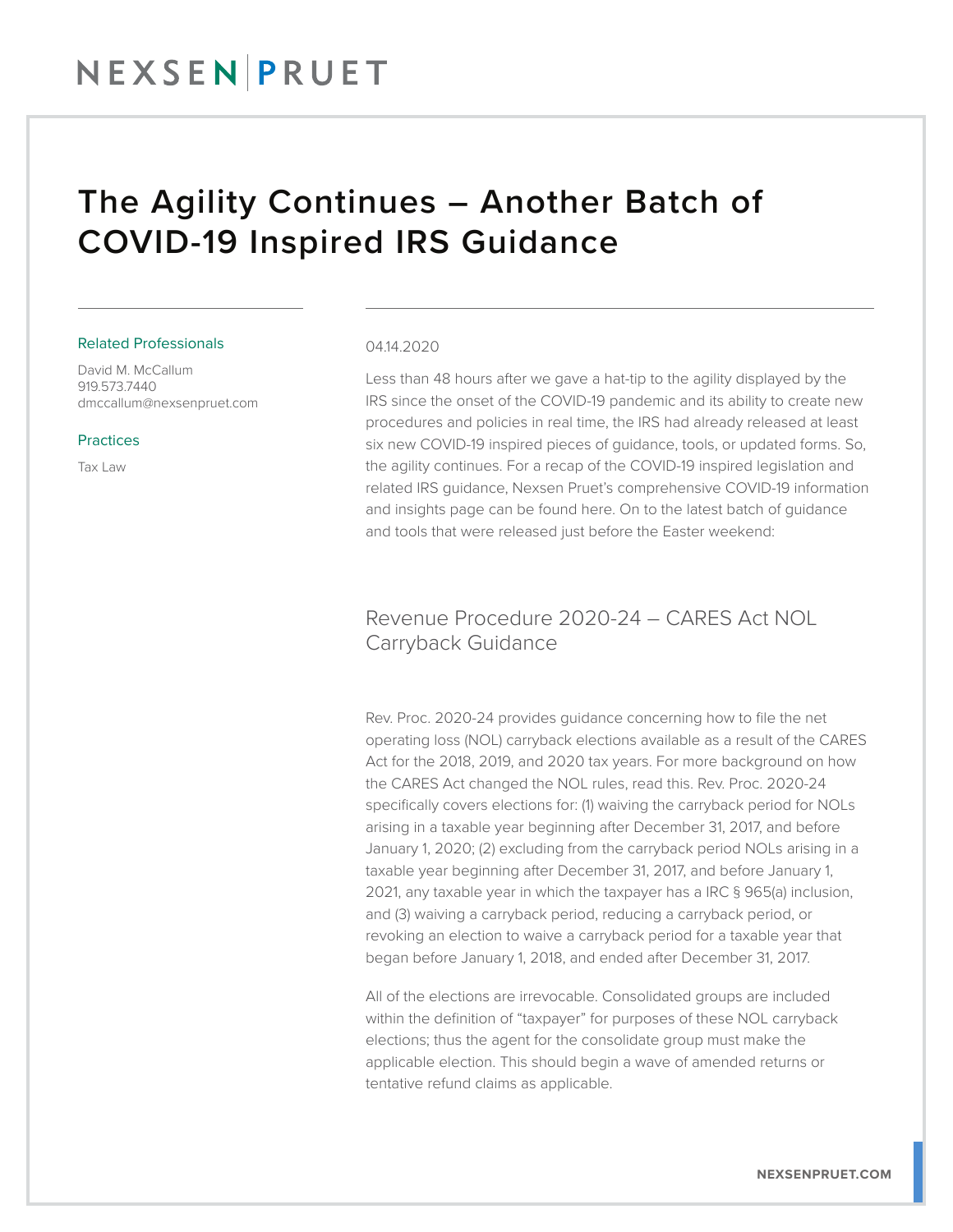### Notice 2020-26 – Extension for Application for Tentative Refunds for NOL **Carrybacks**

Notice 2020-26 grants taxpayers a six-month extension of time to file Applications for Tentative Refunds (Forms 1045 or 1139 as applicable) with respect to the carryback of an NOL that arose in any tax year that began during calendar year 2018 and that ended on or before June 30, 2019. Shortly thereafter, the IRS added some FAQs to further address filing these tentative refund claims.

So, 2018 calendar year taxpayers now have until June 30, 2020, to request a tentative refund, which is before the almost universal July 15, 2020 extended due date for many 2019 tax year filings. However, this extension is limited to requesting a tentative refund to carry back an NOL and does not extend the time to carry back any other item. As of this writing, the IRS has not updated Forms 1045 or 1139 to account for the CARES Act amendments or Notice 2020-26.

#### Updated Form 941 – Employee Retention Credit Reporting

In order to clarify how to the report the Employee Retention Credit added by the CARES Act, the IRS reissued its Form 941, Employer's Quarterly Federal Tax Return and the applicable Instructions with the following comment:

If you paid any qualified wages between March 13, 2020, and March 31, 2020, inclusive, you will include 50% of those wages together with 50% of any qualified wages paid during the second quarter of 2020 on your second quarter Form 941, 941-SS, or 941-PR to claim the employee retention credit. Do not include the credit on your first quarter Form 941, 941-SS, or 941-PR.

Basically, any Q1 2019 qualified wages paid-out for Employee Retention Credit purposes should be reported on the Form 941 (or other applicable return) filed for Q2.

### Revenue Procedure 2020-22 – CARES Act and 163(j) elections and revocations

Rev. Proc. 2020-22 provides guidance under IRC § 163(j) relating to: (1) late elections (and late revocations of elections) to be an electing real property or farming trade or business, which are generally excepted-out of the IRC § 163(j) limitation on excess business interest; and (2) the time and manner for making three elections created by the CARES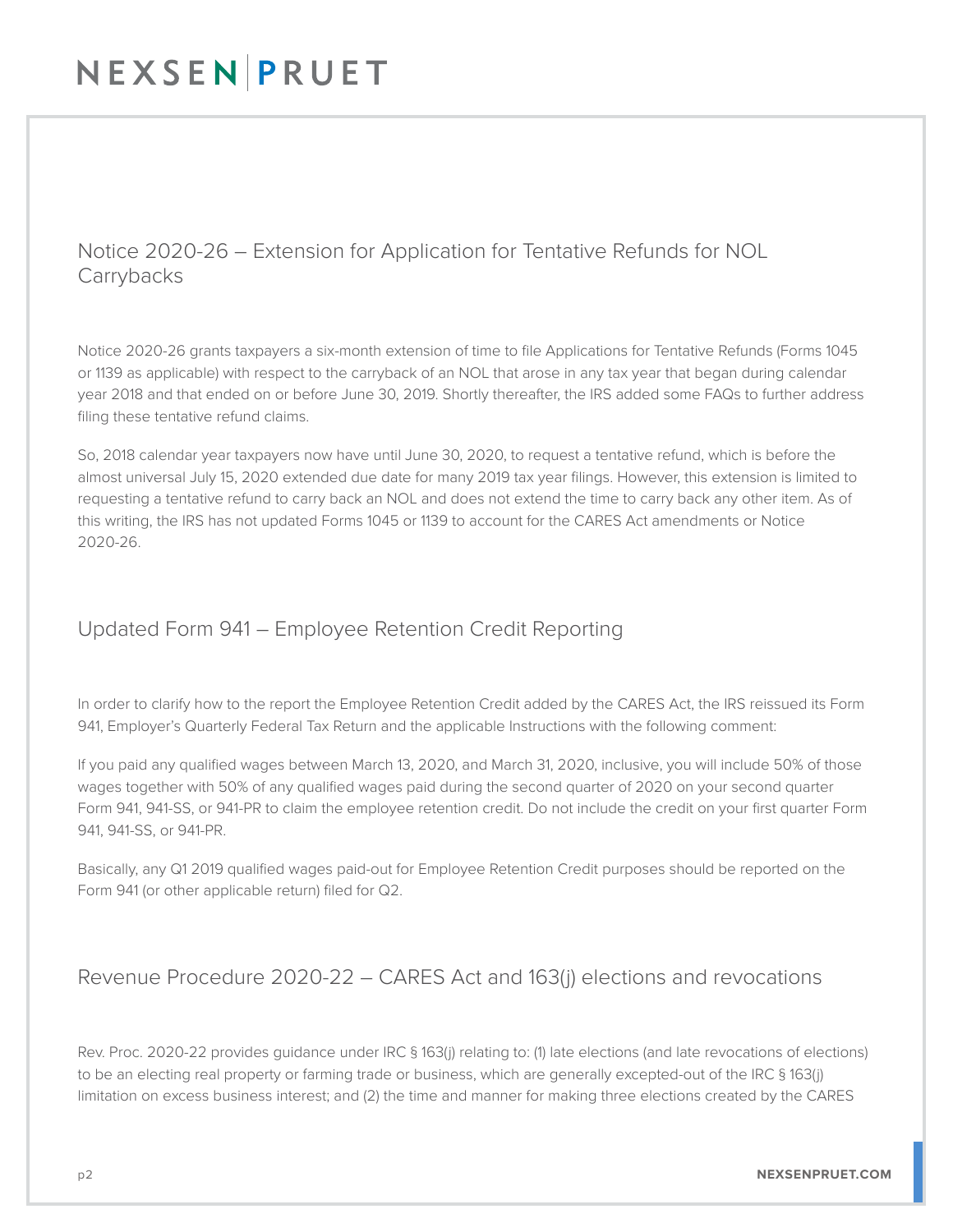Act relating to the IRC § 163(j) limitation. The three CARES Act elections consist of electing: (1) out of 50% adjusted taxable income (ATI) limitation for tax years beginning in 2019 and 2020 (an sticking with the 30% limitation); (2) to use the taxpayer's ATI for 2019 to calculate the taxpayer's IRC § 163(j) limitation for tax year 2020; and (3) out of deducting 50% of excess business interest expense for tax years beginning in 2020 without limitation.

This guidance should spur a round of amended return filings as accountants now have some clarity. For example, the ability of a business to elect to use its 2019 ATI limitation in 2020 could generate some significant tax savings. If a business had ATI of \$8 million in 2019 but a negative ATI in 2020, it could elect to deduct \$4 million of interest expense in 2020 (50% of \$8 million), generate a bigger loss, and then use the favorable new NOL provisions to carryback the loss to 2019 (or prior years) and recover taxes paid in that year (or prior years). Rev. Proc. 2020-22 provides the mechanism for making that election and thereby generating those tax savings.

### Notice 2020-23 – More Filing and Payment Extension through July 15, 2020

Notice 2020-23 amplifies prior guidance from Notice 2020-18 wherein the IRS extended the filing and payment deadlines for many taxpayers to July 15, 2020. In Notice 2020-23, the IRS made the July 15, 2020 extension applicable to all taxpayers that have a filing or payment deadline falling on or after April 1, 2020, and before July 15, 2020. Individuals, trusts, estates, corporations, and other non-corporate tax filers (REITS and nonprofits) qualify for the extra time, including American taxpayers that live and work abroad. To account for this Notice the IRS updated the applicable FAQs, as well.

Notice 2020-23 also extends the time to file a Tax Court petition, a claim for credit or refund, and a refund suit to July 15, 2020. However, it should be noted that Notice 2020-23 does not extend the time in which to file responses to motions and many other already pending matters in the Tax Court or other Federal Courts. To further illustrate the breadth of this Notice, it applies to certain "time sensitive actions" like those listed in Rev. Proc. 2018-58, such that taxpayers that currently have a like-kind exchange in process under IRC § 1031 may now have additional time, until July, 15, 2020, to comply with the 45-day identification period or the 180-day exchange period.

Now that the filing and payment moratorium until July 15, 2020, is almost as broad as it can be, based on the IRS's (and Treasury's) authority, let's hope the IRS continues to evaluate whether this moratorium needs to be extended even further based on the continuing impact of COVID-19.

### Tool for Non-filers to Receive Economic Impact Payments

In order to help non-filers (who do not receive Social Security or Railroad Retirement benefits) receive the Economic Impact Payments (\$1,200 for individuals and \$2,400 for couples filing joint tax returns, plus \$500 per qualifying child –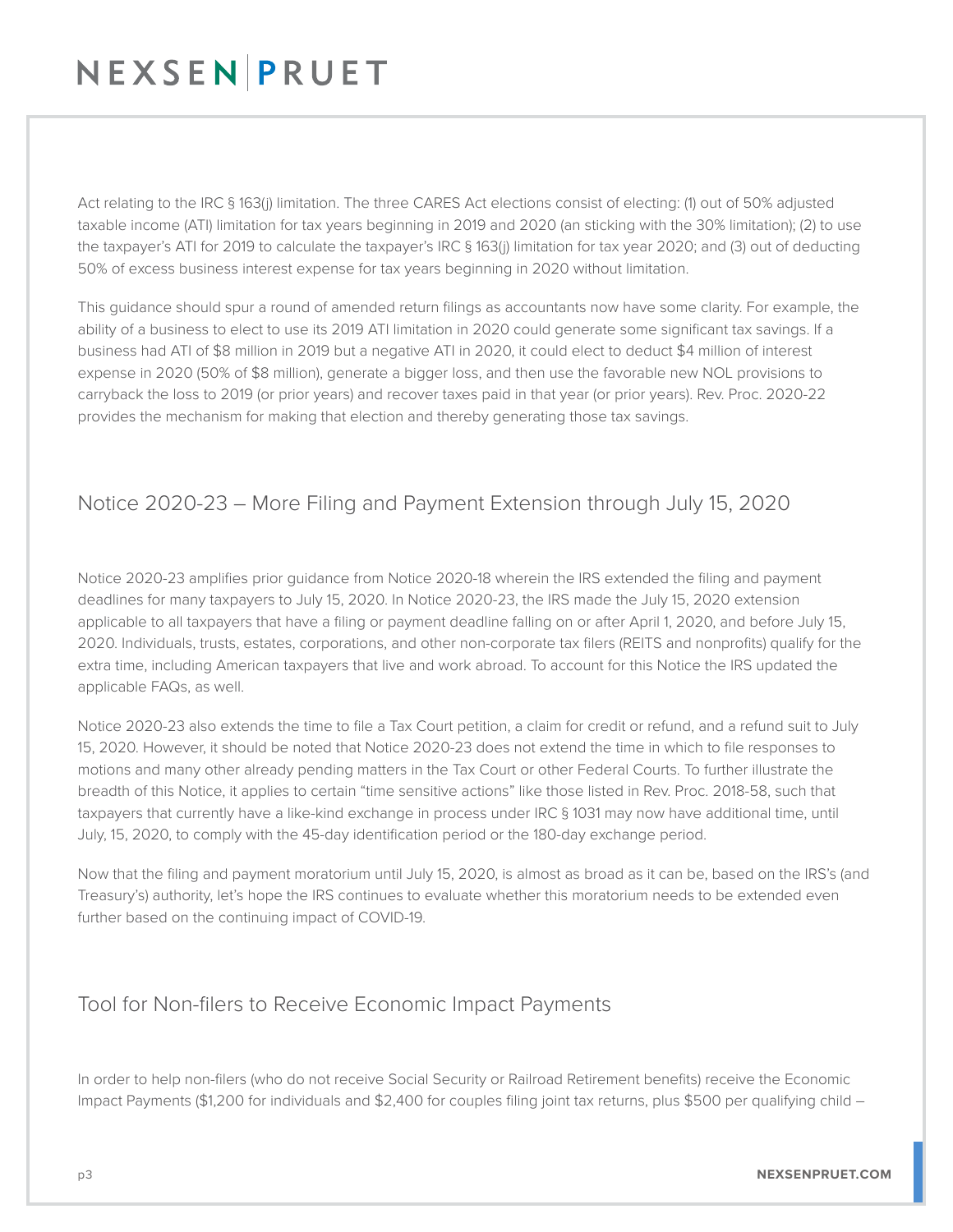read this for more details) they are entitled to under the CARES Act, the IRS created a tool or submission portal for non-filers to complete. The tool went live on April 10, 2020 and requires non-filers to submit:

- $\rightarrow$  Full name, current mailing address and an email address;
- $\rightarrow$  Date of birth and valid Social Security number;
- $\rightarrow$  Bank account number, type and routing number;
- $\rightarrow$  Identity Protection Personal Identification Number (IP PIN) if you received one from the IRS earlier this year; and
- $\rightarrow$  Driver's license or state-issued ID, if you have one
- $\rightarrow$  For each qualifying child name, Social Security number or Adoption Taxpayer Identification Number

While this tool will allow the IRS to send out many more Economic Impact Payments, it will also allow the IRS to collect significant amounts of information on individuals who have operated "off of the books" of the IRS. Given the economic woes of the COVID-19 pandemic, many individuals who've operated outside of the IRS's system (usually on a cash basis) will volunteer information previously unknown to the IRS in order to receive the Economic Impact Payment. In turn, this will likely translate in higher future compliance rates and increased future collection rates by the IRS.

#### Conclusion

As indicated in earlier Insights, expect similar formal and informal administrative guidance to continue to be released or updated by the IRS given the fluidity of the COVID-19 pandemic. We will continue to cover this new and updated COVID-19 inspired IRS guidance and real time policy and procedure changes, along with any new legislation. Check for the latest Insights and updates here.

For more detailed information and guidance please reach-out to David M. McCallum and your Nexsen Pruet Tax Team.

 $\overline{a}$